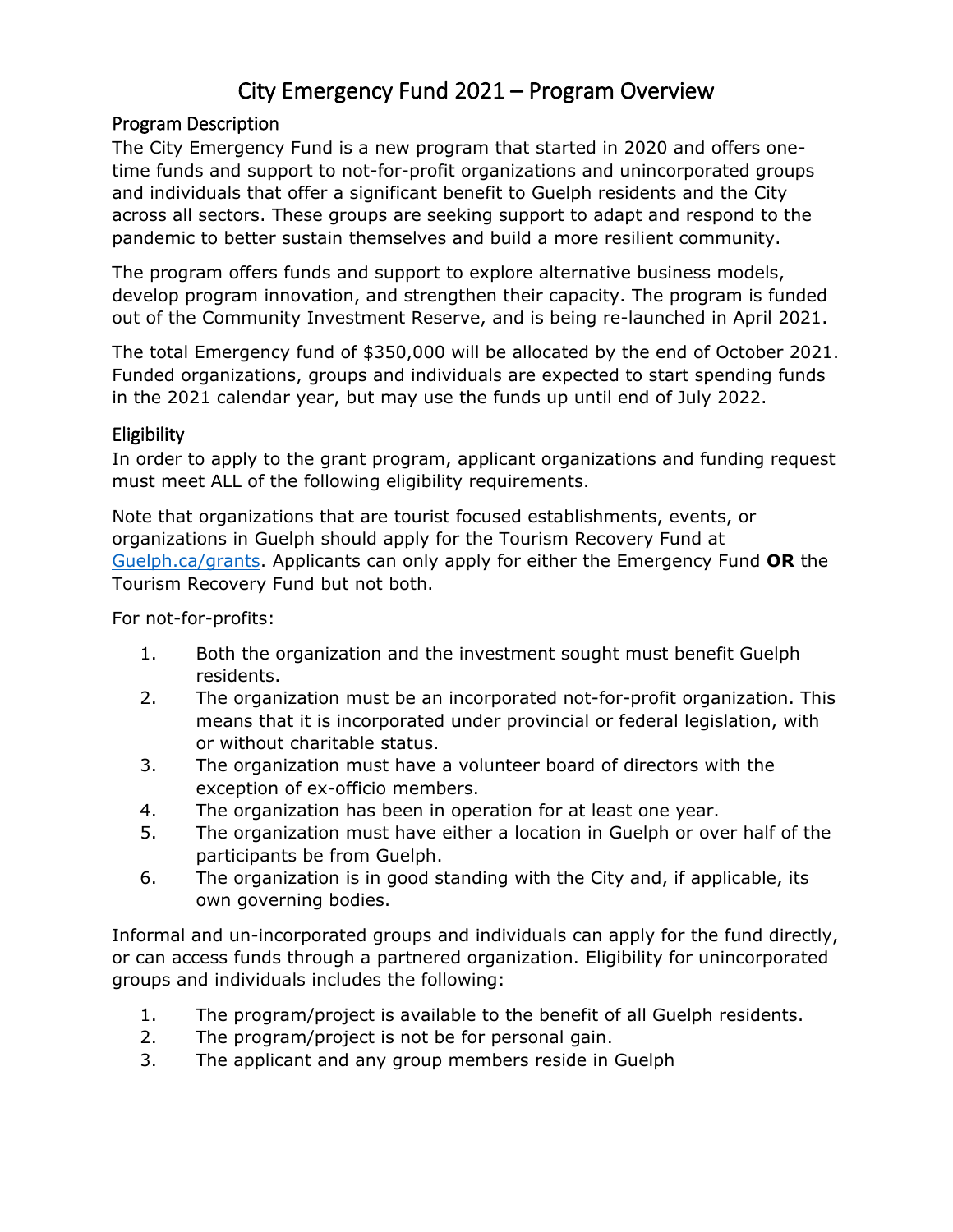Ineligible requests include:

- Request for retroactive expenses that have already been incurred
- Multiple applications per applicant
- Organizations that formed for a political purpose or engage in partisan political activities
- Organizations that are a mandated responsibility of other levels of government (for example hospitals and school boards)

#### Application Process

There will be a public call for applications via City website and other relevant media, and through existing City and Community Investment networks. Application in pdf form will be available on-line (alternate formats can be requested). While there will be a single point of access for the Emergency Fund application, two applications will be developed, one for not-for-profits, and one for unincorporated groups and individuals.

Funds will be allocated to successful organizations in two phases of funding; phase one by end of May 2021 and phase two in October 2021. Approximately 50% of funds will be awarded in phase one, and the remaining amount awarded in phase two. Exact proportions will vary depending on the number, quality, and timing of applications received.

The call for applications will be open from April 6, until the end of September, 2021.

Application asks will be one-time projects/programs and will be capped at \$20,000 for incorporated not-for-profits, and \$5,000 for unincorporated groups and individuals. Unincorporated groups are welcome to partner with not-for-profits to make asks above \$5,000.

#### Decision-making Process

Grant applications will be evaluated by the City of Guelph Social and Community Response Table (an internal working group formed in response to the pandemic), consisting of staff from Community Investment, Culture, Recreation, Corporate Services, and Intergovernmental Affairs. Members of the table will review and assess applications compiled by Community Investment staff. The table will then make recommendations for funding based on consensus.

Utilizing recommendations submitted by the Social and Community Response table, the DCAO will allocate appropriate funds to successful applicants. Recipients will be notified in May and October 2021.

### Assessment Criteria

All applications that are submitted by eligible organizations will be assessed against the following criteria:

1. **The initiative is a clear response to the pandemic:** The applicant has proposed a clear project or initiative that is a response to the pandemic. The applicant has a history of doing similar work, and the initiative is an attempt for the organization to adapt.